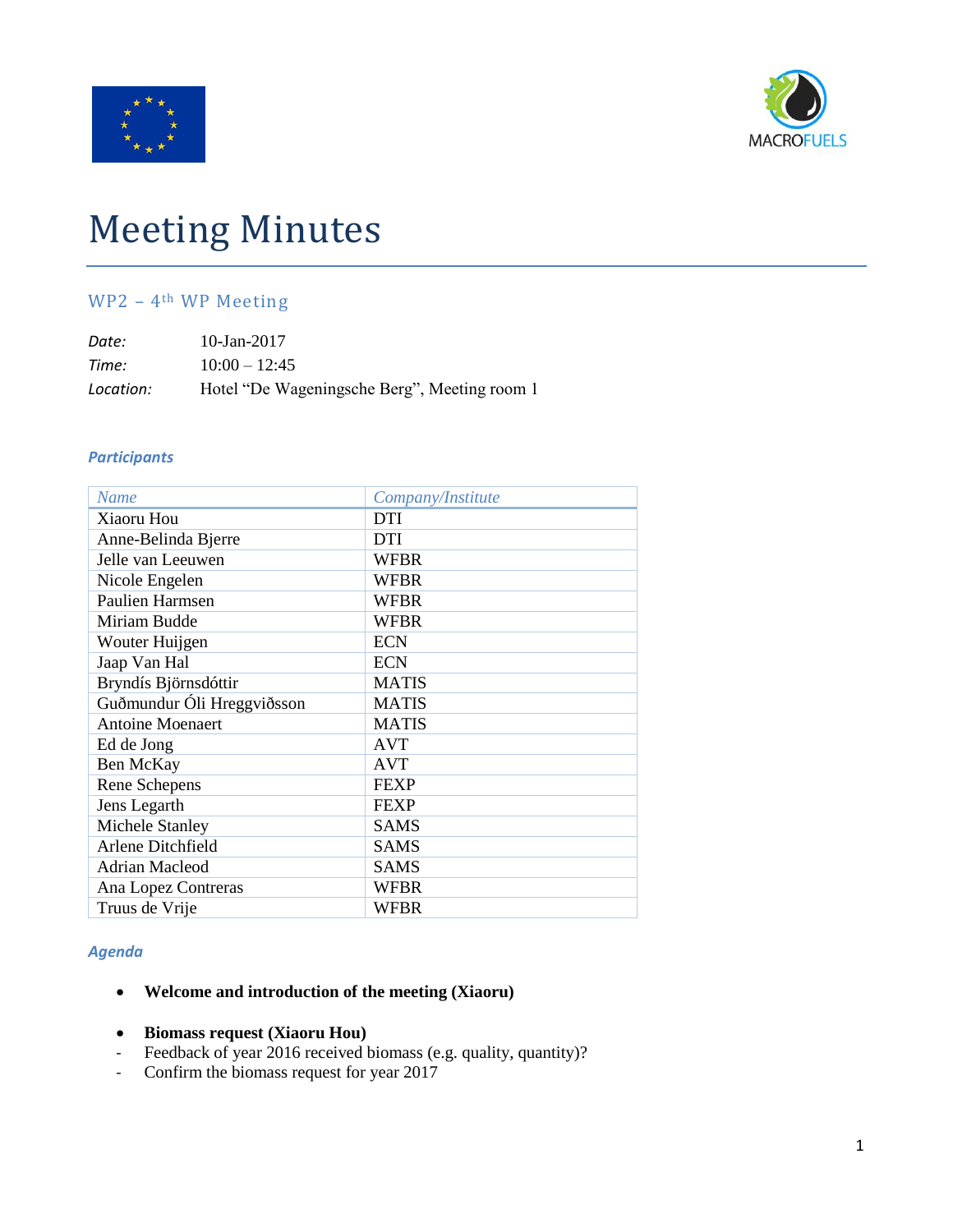



- **Task 2.1 Conditioning & Storage of macro-algae by de-watering, silaging and drying (Xiaoru)**
- Screw-pressing
- Oven drying
- Plan for next 6 months b
- **Task 2.2 Storage and pretreatment by biological and chemical ensiling (Xiaoru)**
- Lab-scale ensiling test
- Plan for next 6 months
- **Task 2.3 Enzymatic hydrolysis of macroalgal polysaccharides (Bryndis, Jelle)**
- Progress of recombinant enzymes construction and crude results of seaweed hydrolysis
- Plan for next 6 months
- **Task 2.4 Fractionation and mild chemical treatment (Wouter, Jelle, Ed de Jong)**
- Summarized results from ECN, DLO & AVT about liquefaction and fractionation of seaweed
- Plan for the next 6 months
- **Task 2.5 Purification and concentration of algal sugar syrups (Wouter, Jelle)**
- Pre-tested results
- **Free discussion**
- **Next meeting**

#### *Minutes of meeting*

- **1. Seaweed Biomass Supply**
- Update from WP1 was introduced.
- Biomass request for year 2017 from all WP2 partners have been collected and sent to WP1 on 5<sup>th</sup> Jan 2017.
- Sugar-rich kelp could be expected for year 2017.
- The biomass request for year 2018 should be ready to WP1 before August 2017, to ensure the sufficient deployment.

#### **2. Task 2.1 Conditioning and Storage:**

- Results & plan for the next 6 months refer to the presentation slides of "MacroFuels-4th WP2 meeting\_T2- 1 and T2-2.pdf".
- **3. Task 2.2 Storage and pretreatment by biological and chemical ensiling:**